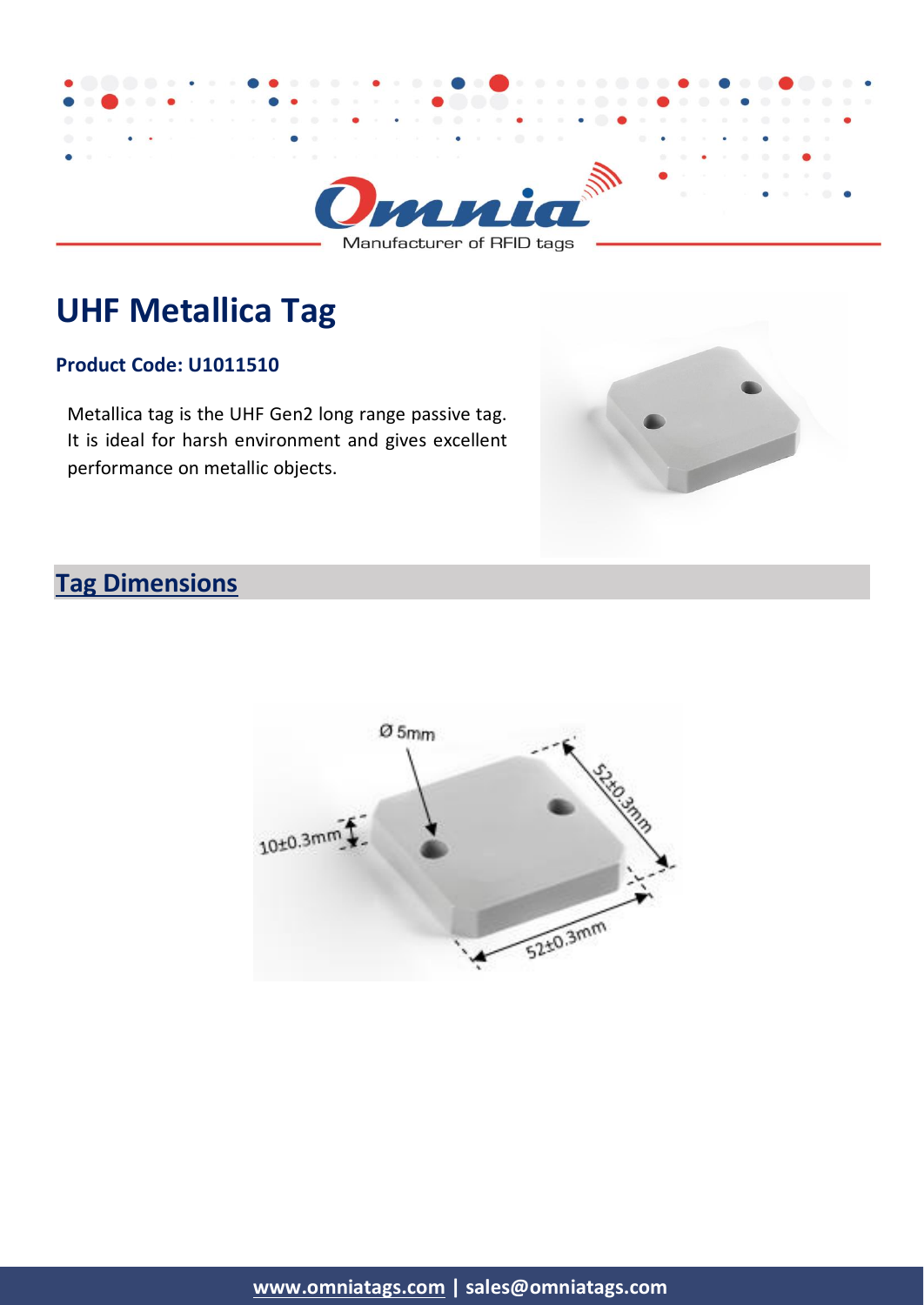## **Electrical Specifications**

| Air Interface Protocol                                     | ISO/IEC 18000-6C, EPC Global C1G2                     |  |
|------------------------------------------------------------|-------------------------------------------------------|--|
| <b>Operational Frequency</b>                               | 865 - 868 MHz or 902 - 928 MHz                        |  |
| Chip**                                                     | Alien Higgs-3                                         |  |
| <b>Memory Configuration</b>                                | EPC-96 bits, extendible to 480bits                    |  |
|                                                            | TID - 96 bits unalterable unique                      |  |
|                                                            | User memory - 512 bits                                |  |
|                                                            | Access password - 32 bits                             |  |
|                                                            | Kill password $-32$ bits                              |  |
| Read Range*                                                | On metal - Up to 10m Fixed reader with linear antenna |  |
| Operating temperature                                      | -40 $^{\circ}$ C to +80 $^{\circ}$ C                  |  |
| Storage temperature                                        | -40°C to +80°C                                        |  |
| Ingress protection rating                                  | <b>IP67</b>                                           |  |
| Attachment***                                              | Riveting/Screw/Magnetic/Adhesive                      |  |
| Applicable surface                                         | Metal                                                 |  |
| <b>Physical and Mechanical Specification</b>               |                                                       |  |
| <b>Dimensions</b>                                          | $52 \times 52 \times 10 \pm 0.2$ mm                   |  |
| Colour**                                                   | Grey                                                  |  |
| Weight                                                     | 25g                                                   |  |
| Encasement                                                 | ABS high Impact / PC                                  |  |
| <b>Quality Assurance</b>                                   | 100% reader tested                                    |  |
| <b>Chemical Resistance</b>                                 |                                                       |  |
| Resistant to continuous exposure to salt water for 2 hours |                                                       |  |
| Resistant to continuous exposure to motor oil for 2 hours  |                                                       |  |

Additionally, abrasion resistant against HCL and IPA